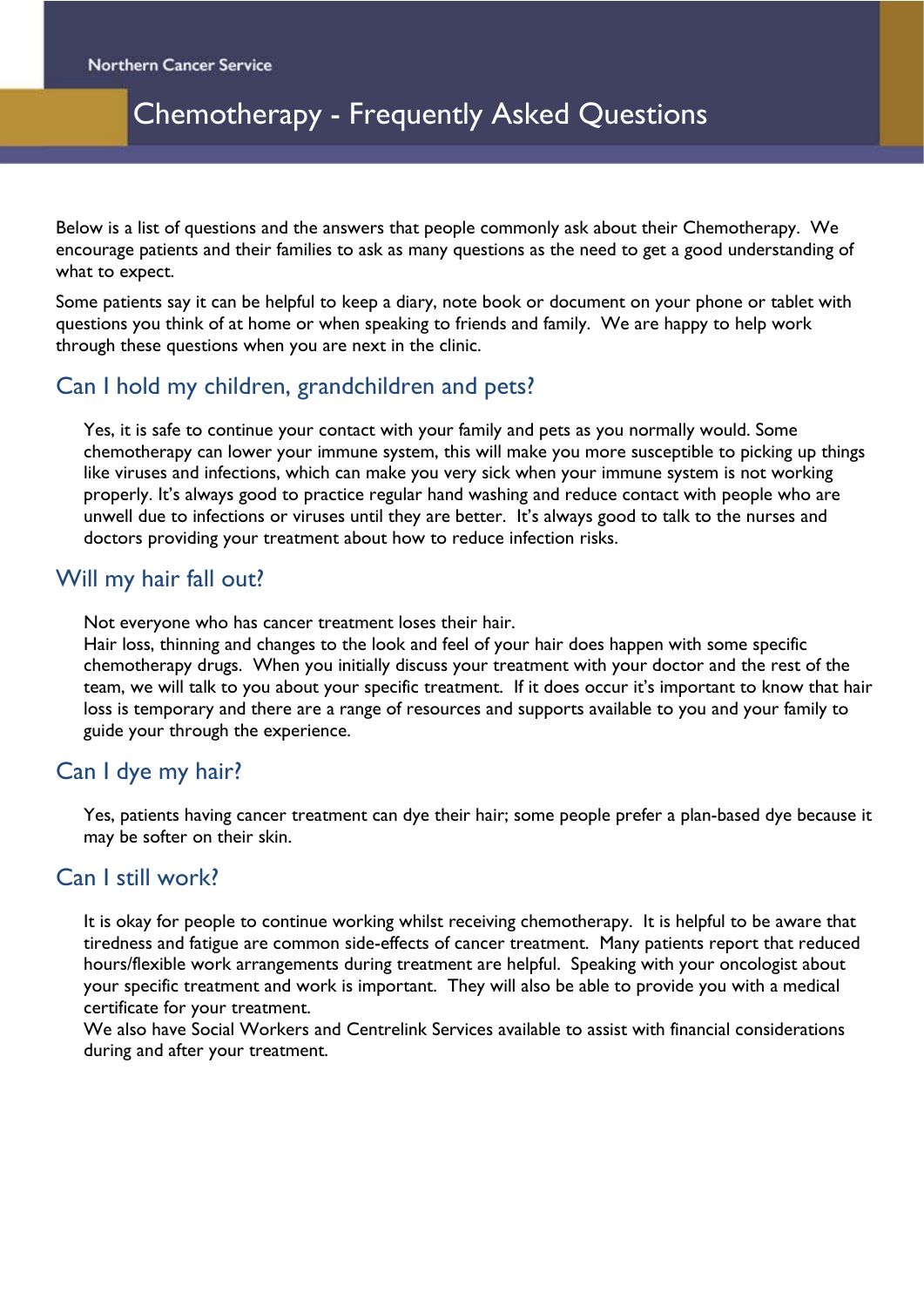# How often will I have to come for my treatment?

Chemotherapy and other drug treatment times vary depending on the drugs being given and whether they are being given in addition to another form of cancer treatment. Treatment may incorporate one day or consecutive days per month, week, forthnight or every three weeks, with each "cycle" repeating for a set number of courses.

#### **All patients coming for cancer treatment will be provided with a schedule of their visit times.**

#### How long does each treatment take?

Depending on the drug/s being given, your visit to the clinic may vary from a few minutes to several hours. We will always give you the best estimate of the time-frame for your chemotherapy or treatment when you are booked in.

#### Can people come to treatment with me?

Yes, you are welcome to bring 1-2 people to treatment with you. Due to space and safety in the clinic, we try to keep this at no more than 2 visitors. The chemotherapy unit is not well set up for children, if you need to have children with you or visiting, please discuss this with the nursing staff in the clinic before your treatment.

### Do I take my usual medications?

Occassionally you might be asked not to take a specific drug on the day of treatment due to possible interactions with your planned treatment. Your Oncologist will need to know what medications you are taking, including any over the counter supplements or herbal remedies. If you stop, start or change dose of any medication, supplement or herbal remedies please let staff know prior to treatment.

### Can I eat before treatment?

It's okay to eat and drink as you normally would on the day of treatment. Some people find it helpful to avoid hot/spicy foods and alcohol around their treatment days to reduce the risk of heartburn/gut irritation.

If you are going to consume alcohol while you are receiving cancer treatment it is important to discuss this with your Oncologist.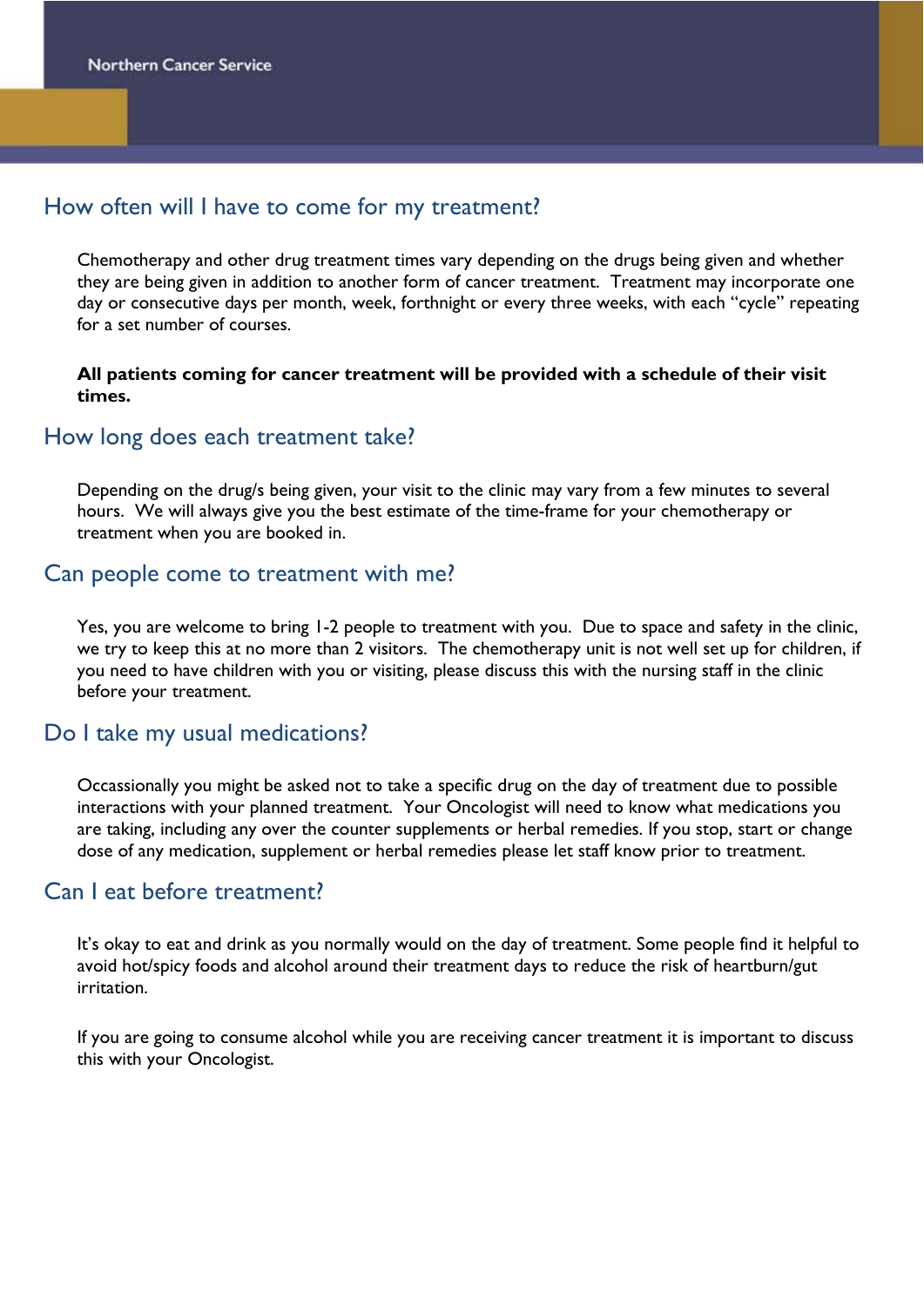## How is chemotherapy treatment given?

Although some chemotherapy is available in tablet form, most chemotherapy is via a peripheral cannula (needle in the vein). Some people will need to have an additional device inserted into their vein, which may stay in place for many weeks or years, depending on their treatment. These are known as vascular access devices. Your Oncologist and treating team will discuss what is right for you when planning your treatment.

## Will I be sick after treatment?

Not all chemotherapy drugs cause nausea, however, aiming for prevention is helpful by taking your antinausea medication as prescribed and keeping up your fluids before and after treatment. There are also a range of additional anti-sickness medications which can be used prior, during and after your treatment to reduce nausea and vomiting.

### Can I drive after treatment?

We recommend for your first treatment to have a designated driver and see how you go before you plan to drive yourself for future treatments. Sometimes extra drugs are given as part of your treatment before the chemotherapy; this is to reduce the chances of reactions to the drug/s. Some of these "premedication" drugs may cause drownsiness and slow your response times.

# Can I have sex?

Yes, sex and intimacy are a very important part of many people's relationships, this does not need to be stopped because a person has cancer. Some treatments can require additional precautions such as forms of birth control or protection. It's good to speak with your oncologist when planning your treatment about sex and intimacy.

Some people may experience changes in their 'sex drive' related to various cancer treatments, this is common and is temporary for most people. There are a range of supports and resources available, a good place to start is speaking with your oncologist or your specialist cancer nurse.

# Can I go swimming?

Yes, you can generally go swimming while having cancer treatment. It's important to keep some dressings or devices dry. Before going swimming talk to your treating cancer nurse about what will work best for you.